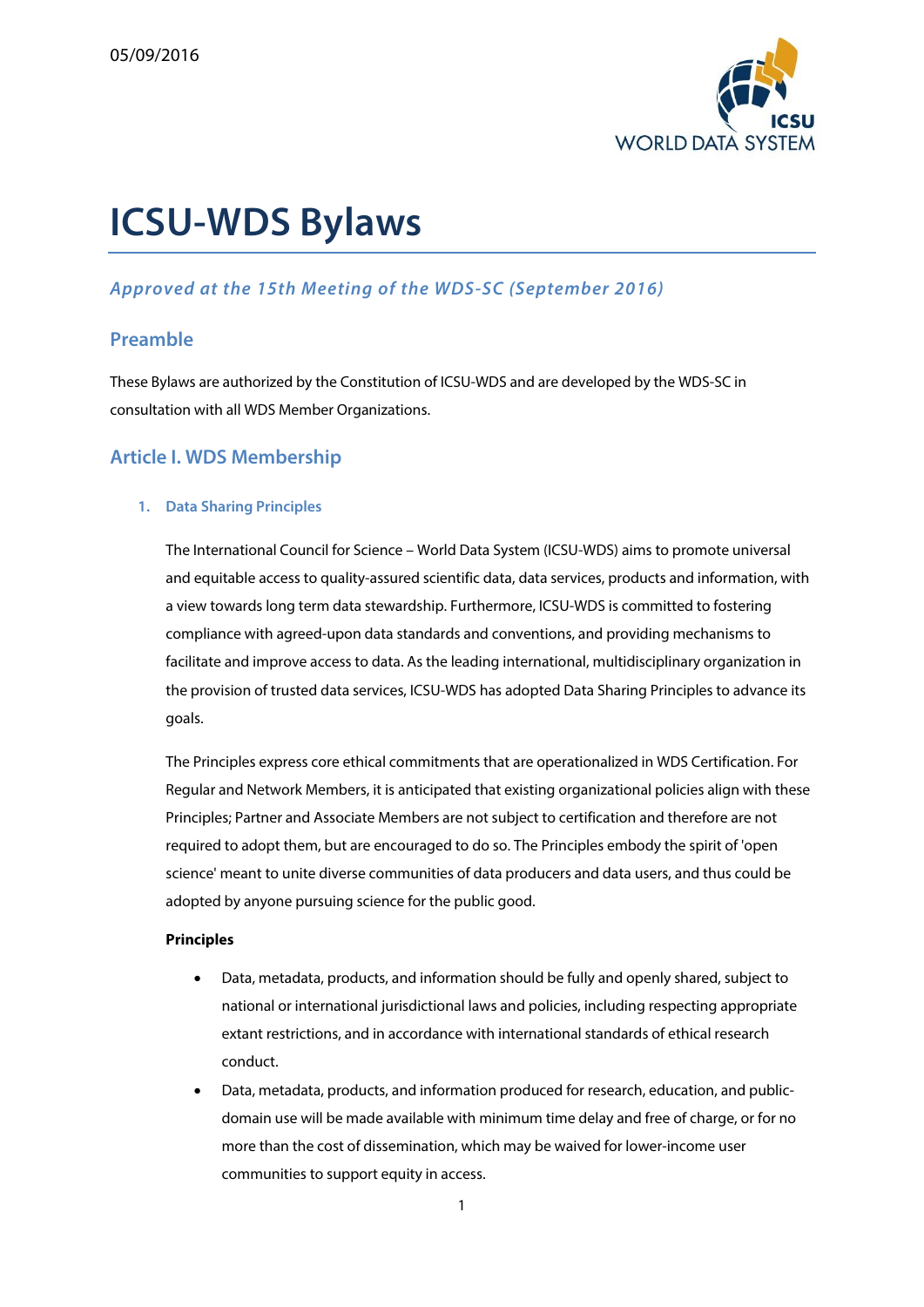

 All who produce, share, and use data and metadata are stewards of those data, and have responsibility for ensuring that the authenticity, quality, and integrity of the data are preserved, and respect for the data source is maintained by ensuring privacy where appropriate, and encouraging appropriate citation of the dataset and original work and acknowledgement of the data repository.

Data should be labelled 'sensitive' or 'restricted' only with appropriate justification and following clearly defined protocols, and should in any event be made available for use on the least restrictive basis possible.

As part of the WDS membership requirements, Regular and Network Members agree to adhere to the ICSU-WDS Data Sharing Principles [see Article 3].

### **2. Categories of Membership**

The WDS Scientific Committee (WDS-SC) has established four categories of membership.

- **Regular Members:** Organizations that are data stewards and/or data analysis services (e.g., data centres and services that support scientific research by holding and providing data or data products).
- **Network Members:** Umbrella bodies representing groups of data stewardship organizations and or data analysis services, some of which may or may not be WDS Regular Members. Usually serve as coordinating agents for nodes that have common characteristics and mostly common disciplines (e.g., International Oceanographic Data and Information Exchange).
- **Partner Members:** Organizations that are not data stewards or data analysis services, but that contribute support or funding to ICSU-WDS and/or WDS Members (e.g., International Scientific Unions of ICSU supporting data services, and public and private agencies that provide technical or financial support).
- **Associate Members:** Organizations that are interested in the WDS endeavour and participating in our discussions, but that do not contribute direct funding or other material support (ICSU National Members, Academies, and some commercial entities could be in this category).

### **3. Accreditation of Regular and Network Members**

To be accredited as WDS Regular and Network Members, candidate organizations will be subject to membership requirements which include a certification procedure providing transparent and objective base for their evaluation.

The certification will ensure the trustworthiness of ICSU-WDS in terms of authenticity, integrity, confidentiality, and availability of data and services. The certification process is based on a catalogue of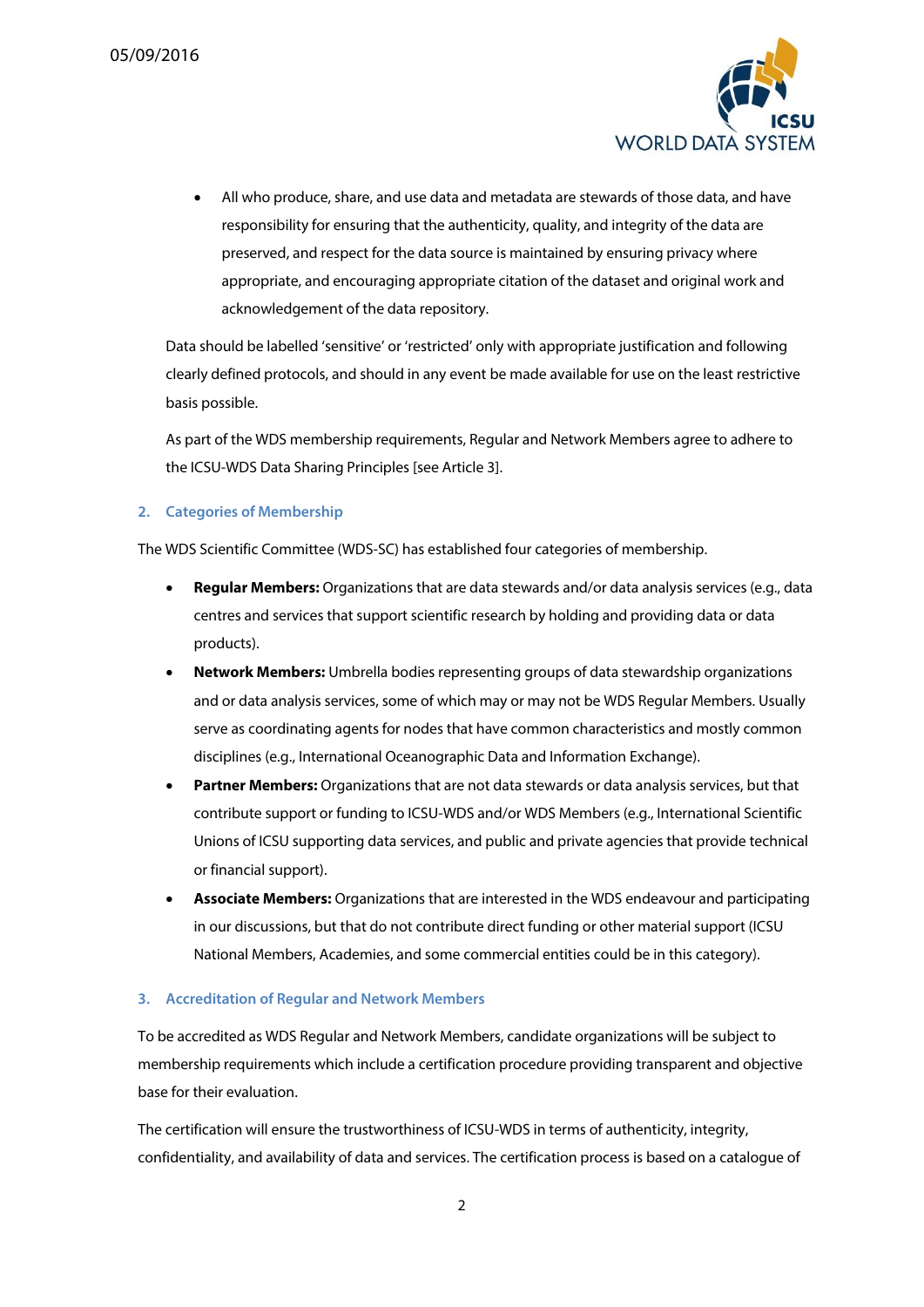

evaluation criteria: one catalogue for Regular Members and another for Network Members. A summary of the most recent catalogues is available on the ICSU-WDS website.

Candidates will be asked to demonstrate their capabilities by means of an application form based on the relevant catalogue of criteria. Guidance will be provided for each criterion, as required. All submitted applications will be subject to a minimum of two independent reviews and the final decision on certification will be the responsibility of the WDS-SC, which functions as the certification authority. If necessary, the WDS-SC will engage further experts for the evaluation of specific applications.

When an applying Regular Member is under the umbrella of a WDS Network Member, the certification process might be conducted under the auspices of the Network Member if its certification procedure is aligned with that of ICSU-WDS. In this case, the WDS-SC will require the applying Regular Member to provide evidence of its existing certification and may request further evidence to confirm its suitability for WDS certification.

The certification procedure will be used for periodic assessment and monitoring of WDS Members, as well as the overall performance of ICSU-WDS. All steps involved will be overseen by the WDS-SC or its designated authority.

Applicants can challenge the decisions of the certification authority by submitting a formal request to the Chair of the WDS-SC. A second round of reviews can be ordered if deemed necessary, and a detailed response including evidence supporting the final decision shall be given to the applicant within 3 months.

As part of membership requirements, WDS Regular and Network members will be invited by the WDS-SC to conduct a maximum of two membership certification reviews per year as a contribution to the WDS community effort.

### **WDS Regular and Network Membership is a five-stage process:**

- 1. Candidate organization completes an **Expression of Interest for WDS Regular or Network Membership**
- 2. Organization is certified using the applicable **catalogue of evaluation criteria** (Regular or Network)
- 3. Organization adheres to the ICSU-WDS Data Sharing Principles [see Article 1] and signs a Letter of Agreement with the International Council for Science (ICSU) [see Article 5]
- 4. **Membership** as an ICSU-WDS Regular or Network Member is granted once evidence of the organization's suitability is deemed satisfactory by the WDS-SC
- 5. Membership will be reviewed every 3 years and organizations recertified.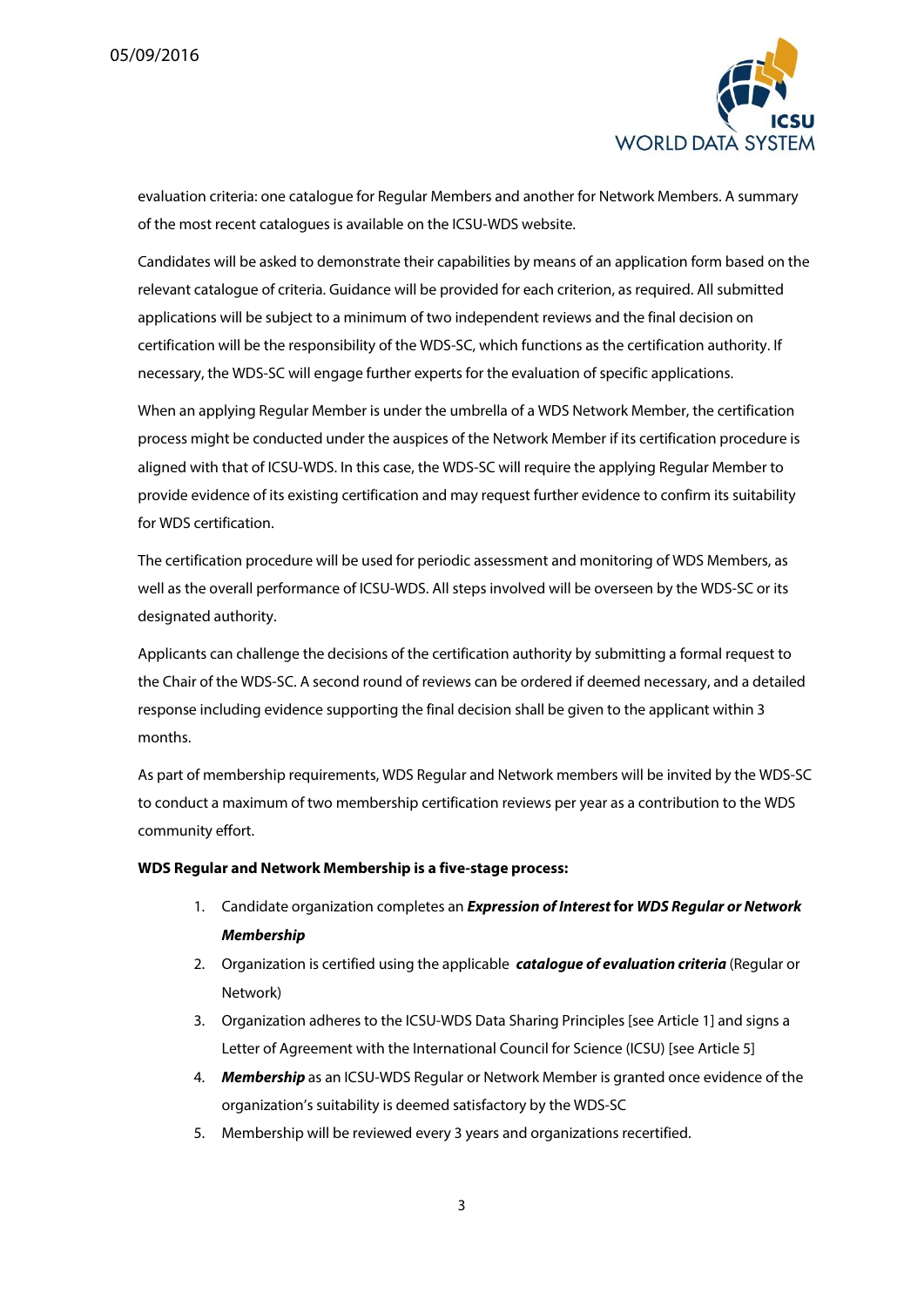

### **4. Accreditation of Partner and Associate Members**

Candidate Partner and Associate Members submit the appropriate **Expression of Interest for WDS Membership**, which will be reviewed by the WDS-SC. If accepted, an official invitation will be sent, and the Partner or Associate Members is then co-opted. Partner and Associate Members are not subject to the WDS certification procedure and Data Sharing Principles [see Article 1] but are expected to sign a Letter of Agreement with International Council for Science (ICSU) [see Article 5]

### **5. Letter of Agreement with International Council for Science (ICSU)**

For all categories of WDS Member, membership requires the signing of a Letter of Agreement (or a similar document) between the Member Organization and ICSU. Templates for this agreement will be provided on the WDS website.

### **6. Official Representatives**

WDS Members will designate an Official Representative to act as the contact person with the WDS-SC and WDS International Programme Office (WDS-IPO). This Official Representative shall attend the ICSU-WDS Members' Forum and Conference every two years. All official communications and consultations with WDS Members will be sent to the Official Representative.

### **7. WDS Members' Public Profiles**

Part of the information gathered during the accreditation process will be utilized to build the public profile of a WDS Member for use on the WDS website and in other publications. This public profile is editable by the Members' Official Representative or a delegated contact through the Membership Management Tool provided on the WDS website.

### **8. WDS Members' Forum**

A 1-day WDS Members' Forum will be organized before each WDS Conference. The Forum will be organized by the WDS-IPO and WDS-SC, and will include a **Scientific Session** and a **Plenary Session.** The Scientific Session will be an opportunity for WDS Members to report on their activities and engage with other Members. The Plenary Session will provide a formal mechanism for membership consultation, where Membership issues can be discussed. WDS Members will be invited by the WDS-IPO to submit any questions, concerns, or complaints to be discussed at least 6 months prior to the Plenary Session.

### **9. Activity Reports**

Official Representatives of WDS Members are expected to attend and participate in the WDS Members' Forum, as agreed upon during admission into ICSU-WDS, and will be urged to present a Report (oral or poster) on their organization's activities over the previous two years. All WDS Members will also be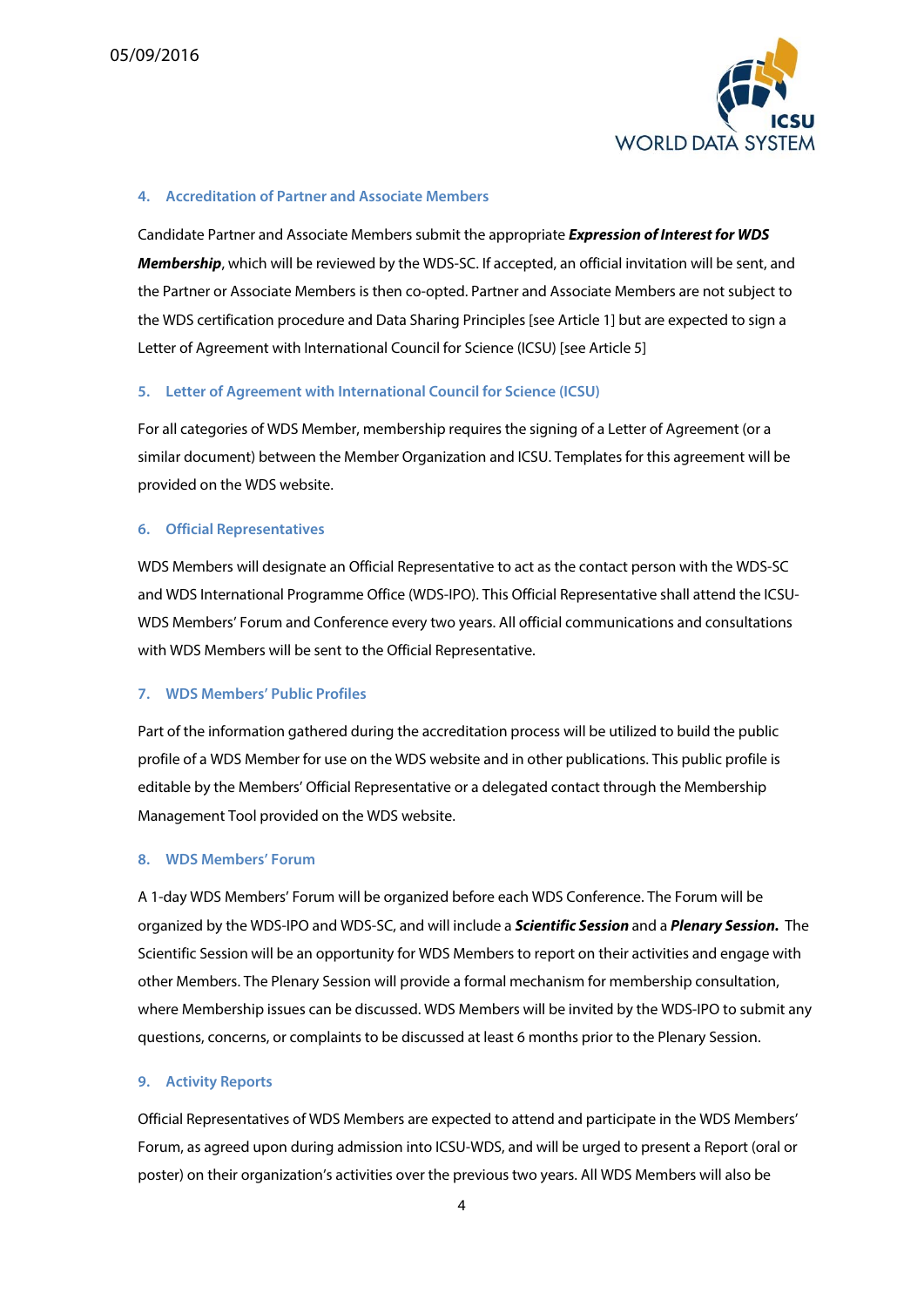

requested to submit a brief Activity Report to the WDS-SC. For Regular and Network Members this will be part of the recertification every three years.

# **Article II. WDS Working Groups (WDS-WGs)**

As stated in Article IIV of the WDS Constitution, the 'WDS Scientific Committee (WDS-SC) may establish committees, working groups, or task groups as needed to accomplish WDS goals and objectives'. WDS Working Groups are defined as follows.

### **1. WDS-WG Functions**

WDS-WGs may be established to define, coordinate, and facilitate the implementation of projects or activities addressing the goals and objectives of ICSU-WDS.

### **2. Chairs and Membership**

The WDS-SC will appoint one of its members to Co-chair every WDS-WG, and may appoint other Co-chairs from the representatives of participating WDS Members or other organizations. In the case that the term of the WDS-SC appointed Co-chair ends before the termination of the WG, another Co-chair from the WDS-SC shall be appointed. WDS-WGs' membership shall include representatives from external participating organizations and community experts. The WDS-IPO Executive Director, or a designated WDS-IPO staff, shall be an ex officio member of each WDS-WG.

### **3. WDS-WG Establishment**

The WDS-WG Co-chairs are responsible for preparing the WG Charter for approval by the WDS-SC. This document includes the WG's name, as well as its Terms of Reference, deliverables and milestones, procedures, meetings schedule, financial support, and proposed membership. WGs are normally established for a maximum period of two years.

### **4. Progress, Review, and Termination**

The Co-chairs of a WDS-WG will report to the WDS-SC Executive Committee on progress and accomplishments at least twice a year—during the WDS-SC face-to-face meetings. In addition, the membership of WGs can be changed, their Charter revised, and the WG terminated. At the end of its two-year period, each WG shall be reviewed by the WDS-SC—possibly involving WDS Members—and a decision will be taken to terminate or extend the WG for a further period.

### **5. WDS Support**

Individual members' participation in WDS-WG meetings is voluntary, and no financial support is available from the WDS-IPO for travel and other costs. Any financial support needed by a WDS-WG must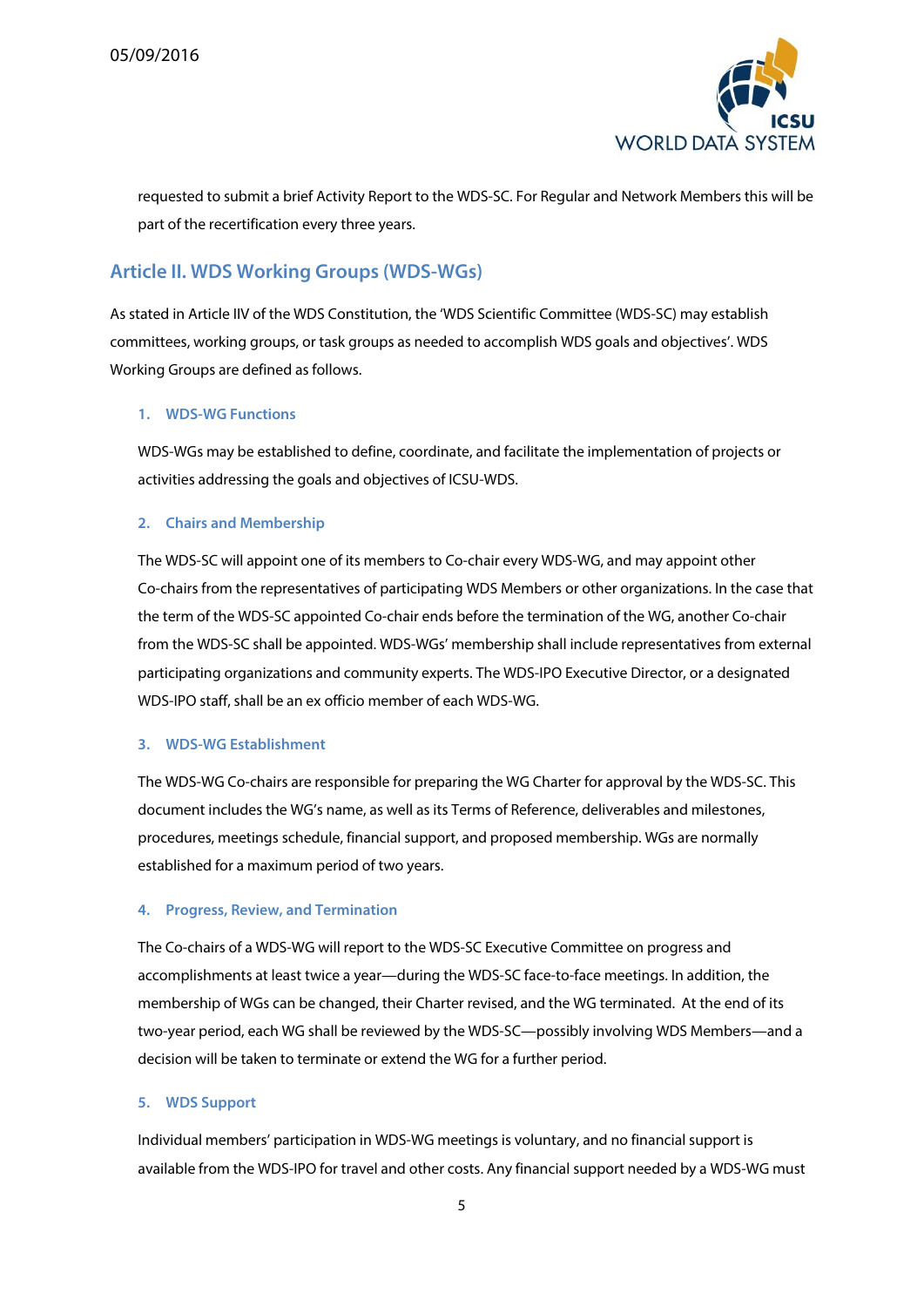

be clearly defined in its Charter, and will be met with additional funds received through grant applications. Meetings will be conducted by electronic means (GoToMeeting or WebEx) provided by the WDS-IPO or other partners. Face-to-face meetings at international conferences may be organized as the opportunity arises, but only if financial support can be provided.

### **Article III. WDS Conference**

The biennial (two-yearly) Conferences of ICSU-WDS and ICSU's Committee on Data for Science and Technology (ICSU-CODATA) have complementary objectives and overlapping audiences. Resultantly, both organizations have taken the decision to merge their Conferences and to co-organize a unique event, with the aim of this becoming the world's principal conference on scientific data.

Official Representatives of WDS Members will be expected to participate and contribute to both the joint CODATA–WDS Conference and to its co-located WDS Members' Forum.

### **1. Title of Conference**

The Conference title will consist of two parts: the standard generic Conference name—SciDataCon followed by the year, and a specific scientific theme. For example, 'SciDataCon 2014: Theme of the Conference'. The theme of each Conference will be jointly determined by the Executive Committees of ICSU-WDS and ICSU-CODATA (the joint ExCom).

### **2. Organization and Funding**

The international Conference will be convened and organized by ICSU-CODATA and ICSU-WDS. However, it will be open to other organizations from academia and the private sector to co-sponsor and financially support the event.

### **3. Conference Scientific Programme**

The scientific programme will be under the responsibility of a Scientific Organizing Committee jointly appointed by ICSU-CODATA and ICSU-WDS. The Conference programme will be spread over 2–3 days.

### **4. Venue**

ICSU-CODATA and ICSU-WDS will make a joint Call to their respective constituencies for the hosting of the subsequent Conference. This Call will also be opened up to other organizations. The Executive Committees of both ICSU organizations will proactively encourage synergies between their Members and partners to maximize the chances of strong proposals. The final decision of the joint ExCom on the host and venue of the subsequent Conference will be announced at the end of each Conference.